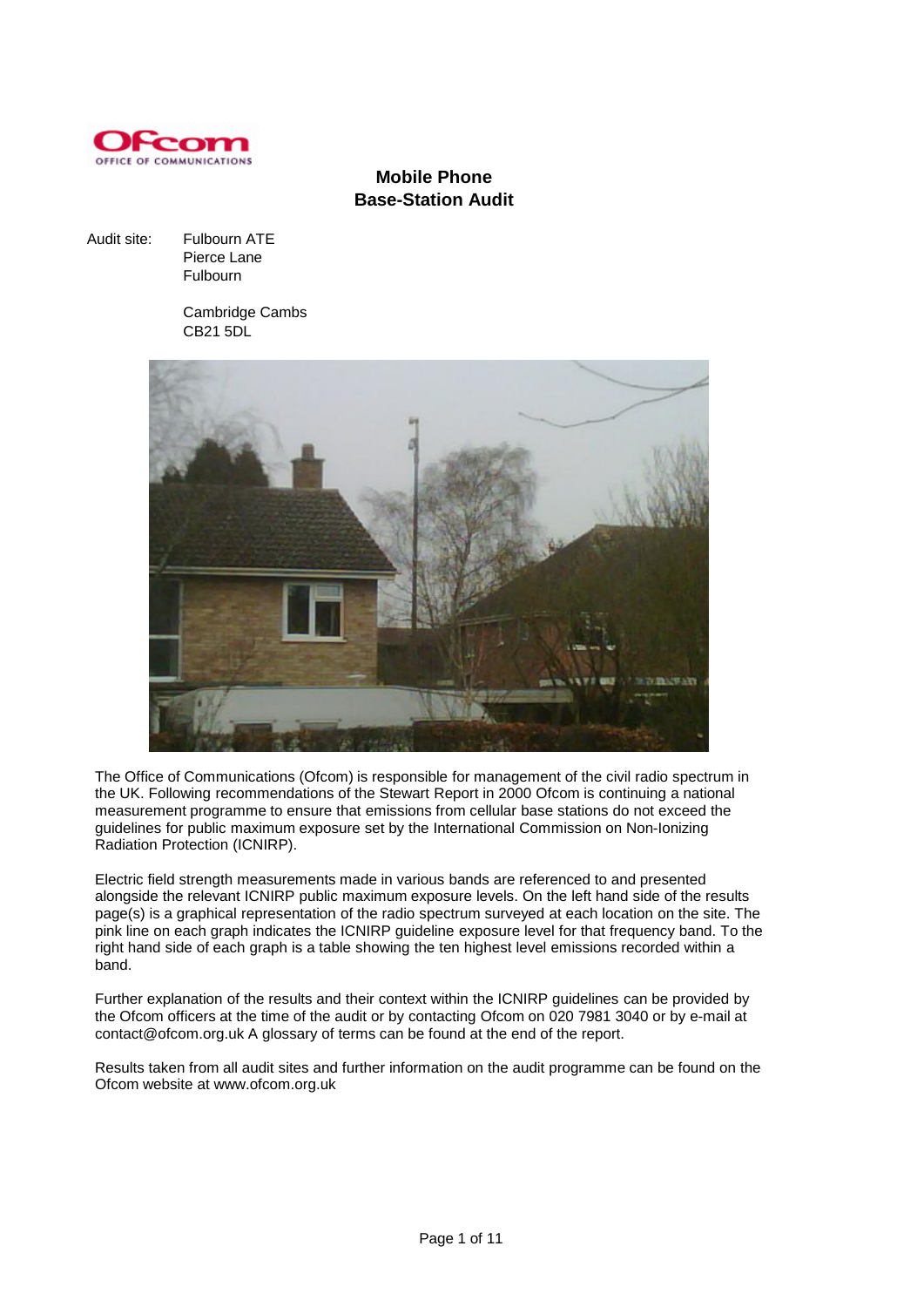

## **Report Summary**

As the radio spectrum is continually changing, these measurements can only provide information on the radio frequency (RF) conditions for the specific locations at the time of the survey.

Ofcom performed this survey of the RF emission environment prevailing in the vicinity of Fulbourn ATE on 18/03/2010

The following table, sorted in descending order of signal level, summarises the results obtained at each measurement location.

| <b>Summary of results:</b>           |                            |                                     |
|--------------------------------------|----------------------------|-------------------------------------|
| Location                             | <b>Total band exposure</b> | <b>Relationship to ICNIRP Limit</b> |
| Home Close Care Home Cow Lane        | 1.58E-07                   | 6336908                             |
| Corner of Stansfield Gdns & Cow Lane | 1.54E-07                   | 6502799                             |
| Next to 6 Greater Foxes              | 1.49E-07                   | 6719521                             |
| Outside 35 Pierce Lane               | 1.43E-07                   | 7010542                             |
| Outside 1 The Haven                  | 1.36E-07                   | 7337462                             |
| 30 Pierce Lane                       | 1.29E-07                   | 7760800                             |

Issued on behalf of Ofcom.

Issued by:  $\blacksquare$  Received by:

Dick Gilbert Local FE Resident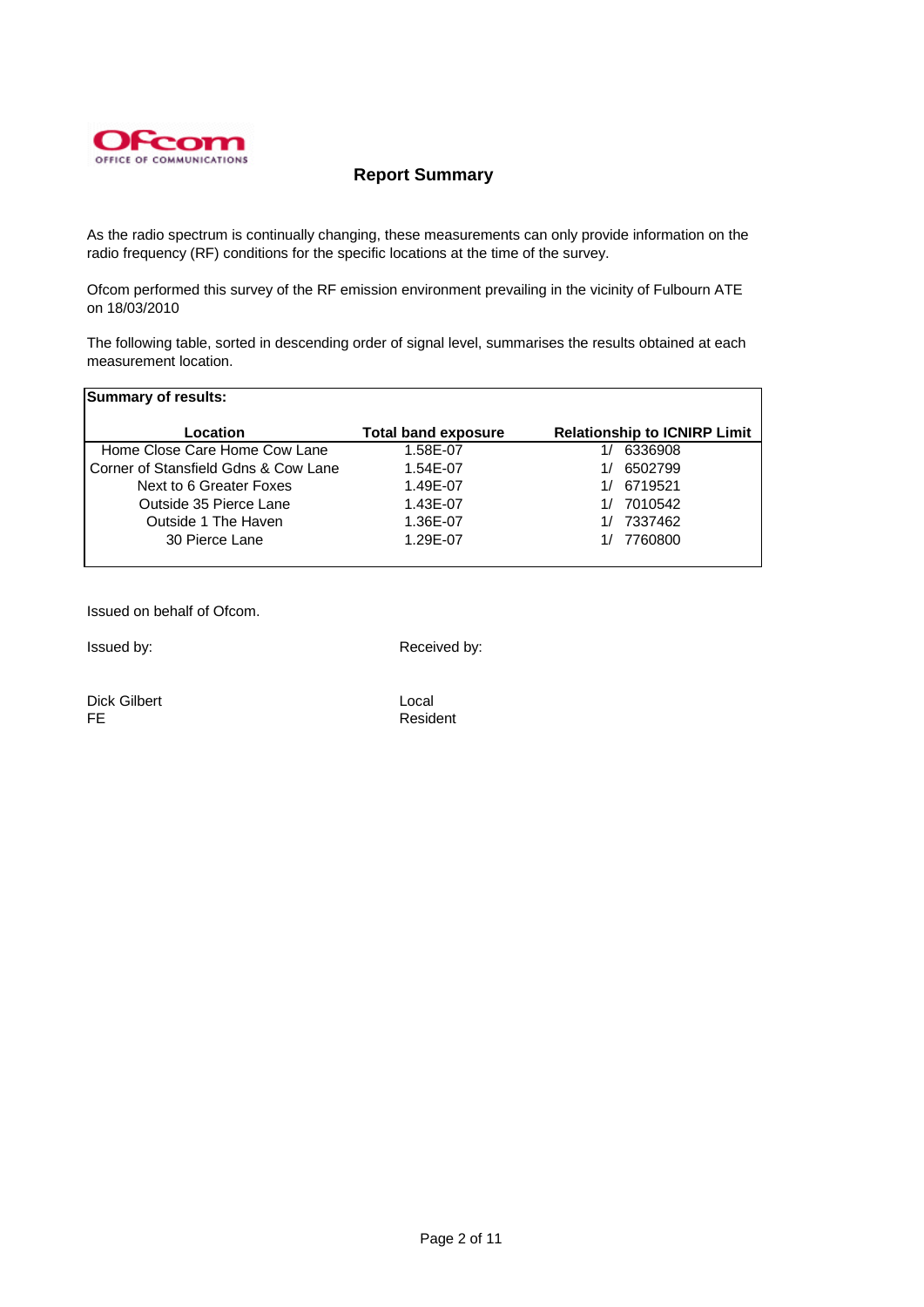

# **Survey Methodology**

EM power density levels have been measured in this survey using a carefully designed and controlled methodology. Elements of this methodology include:

- 1. A peak search around the identified location in order to determine with accuracy the spot where the maximum radiation levels are being received. To achieve this, the survey engineer walked in the area surrounding the site along a pre-defined template path, using the hand-held probe and noted the location of maximum reading.
- 2. The probe was then positioned on a tripod at the exact location of the maximum radiation level readings and the measurement taken. The height of the probe is approximately 1.5m above the ground.
- 3. The exact measurement position was recorded using a GPS receiver and photographs of the location were taken where appropriate.

### **Survey equipment**

The measurements were performed using:

- \* an isotropic field probe, which reacts to all polarisations (directions) of the electric field, in a similar way to biological tissue.
- \* a carefully calibrated exposure level meter for all cellular frequencies to ensure that that the measurements are meaningful and accurate.

| <b>Receiver:</b> |                 |  |
|------------------|-----------------|--|
| Manufacturer:    | Rohde & Schwarz |  |
| Model:           | FSH6            |  |
| Serial Number:   | 100586          |  |
| Probe:           |                 |  |
| Manufacturer:    | Rohde & Schwarz |  |
| Model:           | TS-EMF          |  |
| Serial Number:   | 100045          |  |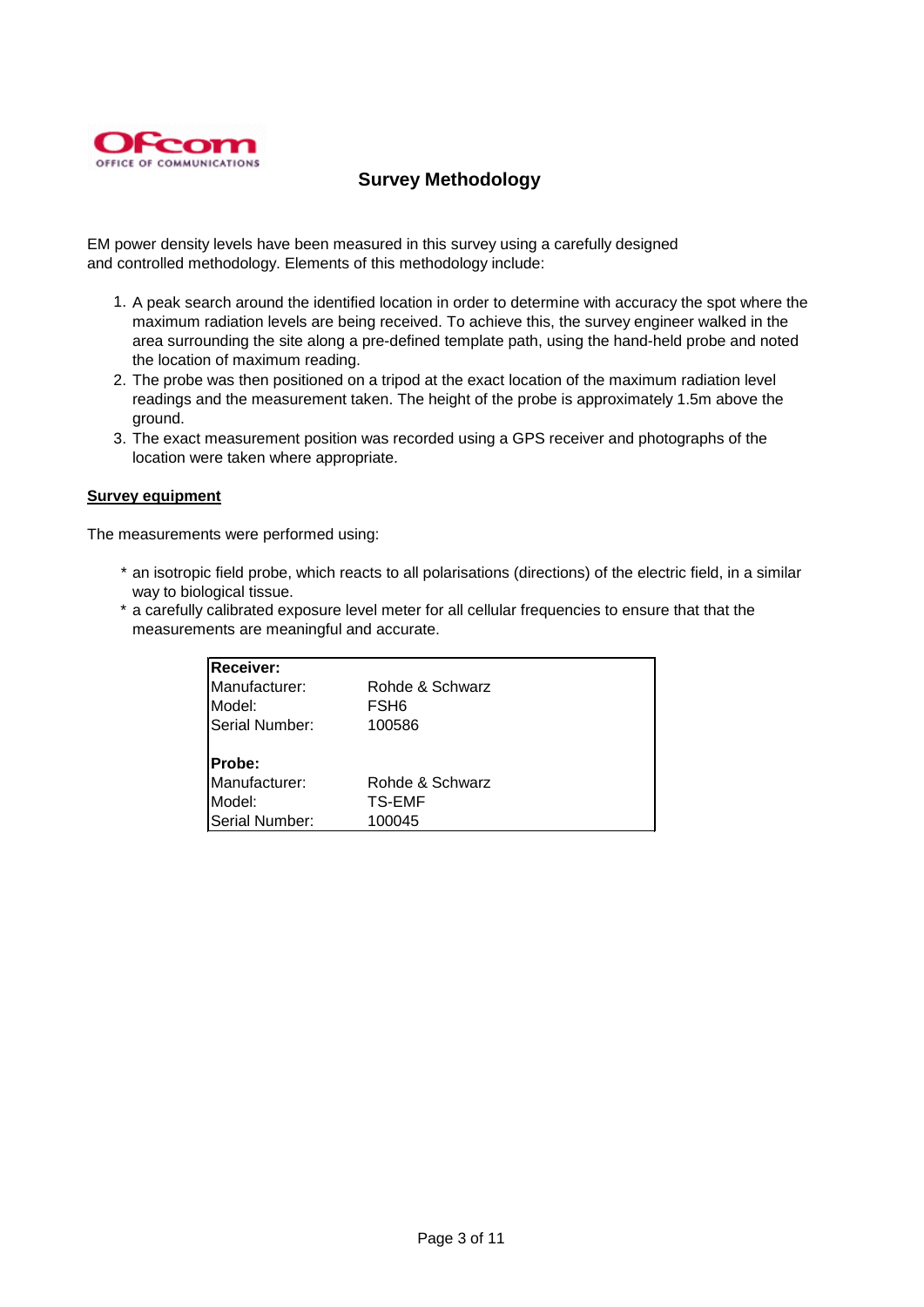

| Site:                                | Fulbourn ATE     |
|--------------------------------------|------------------|
|                                      |                  |
| Location:                            | 30 Pierce Lane   |
| <b>Total Band Exposure Quotient:</b> | 1.28853E-07      |
| <b>Total Number of Measurements:</b> |                  |
| NGR:                                 | TL 5173 5629     |
| <b>Start time:</b>                   | 18/03/2010 11:34 |
| Officer:                             | Dick Gilbert     |

#### Measurement location: 30 Pierce Lane



|                     |                                                                         |                                | LOMAI     | <b>IVININE</b> |          |
|---------------------|-------------------------------------------------------------------------|--------------------------------|-----------|----------------|----------|
|                     | <b>GSM 1800</b>                                                         | Frequenc                       | Density   | Maximum        | Exposure |
|                     |                                                                         | y (MHz)                        | (W/m2)    | (W/m2)         | Quotient |
|                     |                                                                         | 1848.6                         | 5.52E-09  | 9.243          | 5.97E-10 |
| 0.1                 |                                                                         | 1820.6                         | 5.41E-09  | 9.103          | 5.94E-10 |
| 0.01<br>0.001       |                                                                         | 1876                           | 5.56E-09  | 9.38           | 5.93E-10 |
| 0.0001              |                                                                         | 1875.8                         | 5.56E-09  | 9.379          | 5.93E-10 |
| 0.00001<br>0.000001 |                                                                         | 1879.2                         | 5.57E-09  | 9.396          | 5.93E-10 |
| 0.0000001<br>1E-08  |                                                                         | 1879                           | 5.54E-09  | 9.395          | 5.9E-10  |
| 1E-09               |                                                                         | 1875.4                         | 5.52E-09  | 9.377          | 5.89E-10 |
|                     | 1876<br>1820<br>Ņ<br>1848                                               | 1879.6                         | 5.53E-09  | 9.398          | 5.89E-10 |
|                     | 825.6<br>1870.4<br>836.8<br>1842.4<br>1853.6<br>1859.2<br>1864.8<br>831 | 1868.8                         | $5.5E-09$ | 9.344          | 5.89E-10 |
|                     | <b>ICNIRP Limit</b><br>PowerDensity                                     | 1848.8                         | 5.43E-09  | 9.244          | 5.87E-10 |
|                     |                                                                         | <b>Band Exposure Quotient:</b> |           |                | 5.91E-09 |

|                                                                                                                                                                                   |          | Power                          | <b>ICNIRP</b>   |           |
|-----------------------------------------------------------------------------------------------------------------------------------------------------------------------------------|----------|--------------------------------|-----------------|-----------|
| <b>UMTS</b>                                                                                                                                                                       | Frequenc | Density                        | Maximum         | Exposure  |
|                                                                                                                                                                                   | V(MHz)   | (W/m2)                         | (W/m2)          | Quotient  |
| 10                                                                                                                                                                                | 2152.4   | 1.24E-07                       | 101             | 1.24E-08  |
| 0.1                                                                                                                                                                               | 2147.3   | 1.23E-07                       | 10              | 1.23E-08  |
| 0.01                                                                                                                                                                              | 2142.5   | 1.22E-07                       | 10              | 1.22E-08  |
| 0.001<br>0.0001                                                                                                                                                                   | 2137.4   | 1.2E-07                        | 10 <sub>l</sub> | $1.2E-08$ |
| 0.00001                                                                                                                                                                           | 2157.2   | 1.19E-07                       | 10              | 1.19E-08  |
| 0.000001<br>0.0000001<br>2.12° 2.11° 2.92° 2.91° 2.14° 2.14° 2.14° 2.14° 2.14° 2.14° 2.14° 2.14° 2.14° 2.14° 2.14° 2.14° 2.14° 2.14° 2.<br><b>ICNIRP Limit</b><br>- Power Density | 2132.6   | 1.17E-07                       | 10              | 1.17E-08  |
|                                                                                                                                                                                   | 2162.3   | 1.14E-07                       | 10              | 1.14E-08  |
|                                                                                                                                                                                   | 2117.7   | 1.11E-07                       | 10              | 1.11E-08  |
|                                                                                                                                                                                   | 2167.2   | $1.1E-07$                      | 10              | $1.1E-08$ |
|                                                                                                                                                                                   | 2112.8   | 1.09E-07                       | 10 <sub>l</sub> | 1.09E-08  |
|                                                                                                                                                                                   |          | <b>Band Exposure Quotient:</b> |                 | 1.17E-07  |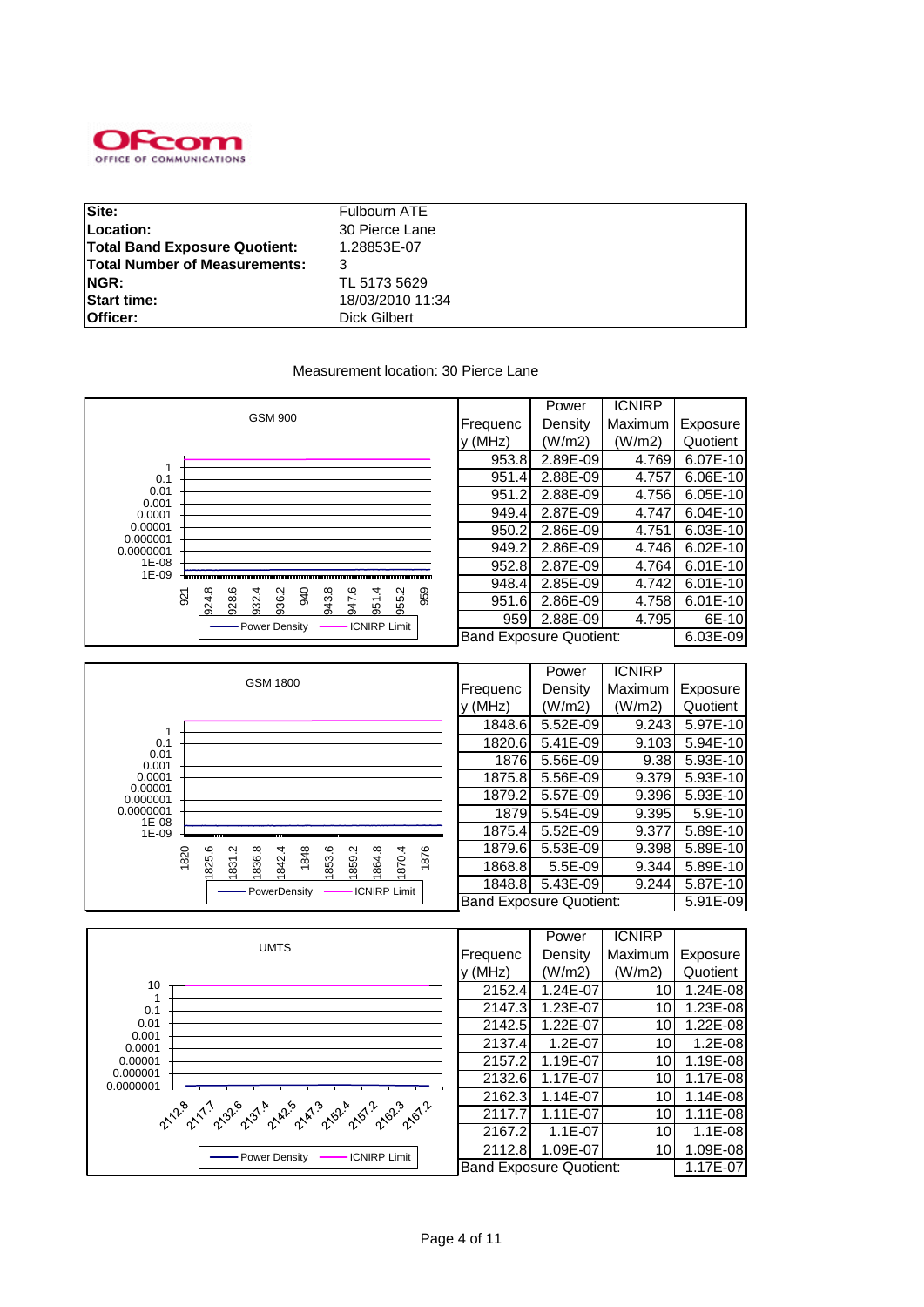

| Site:                                | Fulbourn ATE        |
|--------------------------------------|---------------------|
| Location:                            | Outside 1 The Haven |
| <b>Total Band Exposure Quotient:</b> | 1.36287E-07         |
| <b>Total Number of Measurements:</b> |                     |
| NGR:                                 | TL 5169 5624        |
| <b>Start time:</b>                   | 18/03/2010 11:47    |
| Officer:                             | Dick Gilbert        |

### Measurement location: Outside 1 The Haven

|                     |                                                                                           |                                | Power        | <b>ICNIRP</b> |          |
|---------------------|-------------------------------------------------------------------------------------------|--------------------------------|--------------|---------------|----------|
|                     | <b>GSM 900</b>                                                                            | Frequenc                       | Density      | Maximum       | Exposure |
|                     |                                                                                           | y (MHz)                        | (W/m2)       | (W/m2)        | Quotient |
|                     |                                                                                           | 945.2                          | $3.14E - 09$ | 4.726         | 6.63E-10 |
| 0.1                 |                                                                                           | 958.4                          | 3.08E-09     | 4.792         | 6.43E-10 |
| 0.01<br>0.001       |                                                                                           | 951.6                          | $3.04E - 09$ | 4.758         | 6.39E-10 |
| 0.0001              |                                                                                           | 958.2                          | 3.06E-09     | 4.791         | 6.38E-10 |
| 0.00001<br>0.000001 |                                                                                           | 955                            | $3.04E - 09$ | 4.775         | 6.37E-10 |
| 0.0000001           |                                                                                           | 949.8                          | 3.02E-09     | 4.749         | 6.37E-10 |
| 1E-08<br>$1E-09$    |                                                                                           | 949.6                          | 3.02E-09     | 4.748         | 6.36E-10 |
|                     |                                                                                           | 953.6                          | 3.03E-09     | 4.768         | 6.35E-10 |
|                     | 940<br>943.8<br>959<br>936.2<br>947.6<br>955.2<br>924.8<br>928.6<br>951.4<br>932.4<br>921 | 951                            | 3.02E-09     | 4.755         | 6.35E-10 |
|                     | Power Density<br><b>ICNIRP Limit</b>                                                      | 958.8                          | 3.04E-09     | 4.794         | 6.34E-10 |
|                     |                                                                                           | <b>Band Exposure Quotient:</b> |              |               | 6.4E-09  |
|                     |                                                                                           |                                |              |               |          |
|                     |                                                                                           |                                |              |               |          |

|                     |                                                                              |          | Power                          | <b>ICNIRP</b> |              |
|---------------------|------------------------------------------------------------------------------|----------|--------------------------------|---------------|--------------|
|                     | <b>GSM 1800</b>                                                              | Frequenc | Density                        | Maximum       | Exposure     |
|                     |                                                                              | V(MHz)   | (W/m2)                         | (W/m2)        | Quotient     |
|                     |                                                                              | 1878.2   | 5.92E-09                       | 9.391         | $6.3E-10$    |
| 0.1                 |                                                                              | 1875.4   | 5.9E-09                        | 9.377         | 6.29E-10     |
| 0.01<br>0.001       |                                                                              | 1869.6   | 5.85E-09                       | 9.348         | 6.26E-10     |
| 0.0001              |                                                                              | 1879.8   | 5.88E-09                       | 9.399         | 6.26E-10     |
| 0.00001<br>0.000001 |                                                                              | 1875.8   | 5.86E-09                       | 9.379         | $6.25E-10$   |
| 0.0000001<br>1E-08  |                                                                              | 1876.4   | 5.86E-09                       | 9.382         | $6.24E-10$   |
| 1E-09               |                                                                              | 1879.4   | 5.86E-09                       | 9.397         | $6.24E-10$   |
|                     | 1876<br>1820<br>Ņ                                                            | 1879.6   | 5.86E-09                       | 9.398         | $6.23E-10$   |
|                     | 825.6<br>842.4<br>836.8<br>1848<br>853.6<br>1859.2<br>1870.4<br>864.8<br>831 | 1874.4   | 5.83E-09                       | 9.372         | $6.22E - 10$ |
|                     | <b>ICNIRP Limit</b><br>PowerDensity                                          | 1867.6   | 5.8E-09                        | 9.338         | $6.21E-10$   |
|                     |                                                                              |          | <b>Band Exposure Quotient:</b> |               | 6.25E-09     |

|                                                                                                                                       |                                | Power    | <b>ICNIRP</b> |             |
|---------------------------------------------------------------------------------------------------------------------------------------|--------------------------------|----------|---------------|-------------|
| <b>UMTS</b>                                                                                                                           | Frequenc                       | Density  | Maximum       | Exposure    |
|                                                                                                                                       | y (MHz)                        | (W/m2)   | (W/m2)        | Quotient    |
| 10                                                                                                                                    | 2147.3                         | 1.32E-07 | 10            | 1.32E-08    |
| 0.1                                                                                                                                   | 2152.4                         | 1.28E-07 | 10            | 1.28E-08    |
| 0.01                                                                                                                                  | 2142.5                         | 1.28E-07 | 10            | 1.28E-08    |
| 0.001<br>0.0001                                                                                                                       | 2137.4                         | 1.28E-07 | 10            | 1.28E-08    |
| 0.00001                                                                                                                               | 2157.2                         | 1.26E-07 | 10            | 1.26E-08    |
| 0.000001<br>0.0000001<br>2.12° 2.11° 2.92° 2.91° 2.14° 3.15° 3.15° 3.15° 3.16° 3.16° 3.16° 4.<br><b>ICNIRP Limit</b><br>Power Density | 2132.6                         | 1.25E-07 | 10            | 1.25E-08    |
|                                                                                                                                       | 2162.3                         | 1.2E-07  | 10            | $1.2E - 08$ |
|                                                                                                                                       | 2112.8                         | 1.17E-07 | 10            | 1.17E-08    |
|                                                                                                                                       | 2167.2                         | 1.16E-07 | 10            | 1.16E-08    |
|                                                                                                                                       | 2117.7                         | 1.16E-07 | 10            | 1.16E-08    |
|                                                                                                                                       | <b>Band Exposure Quotient:</b> |          |               | 1.24E-07    |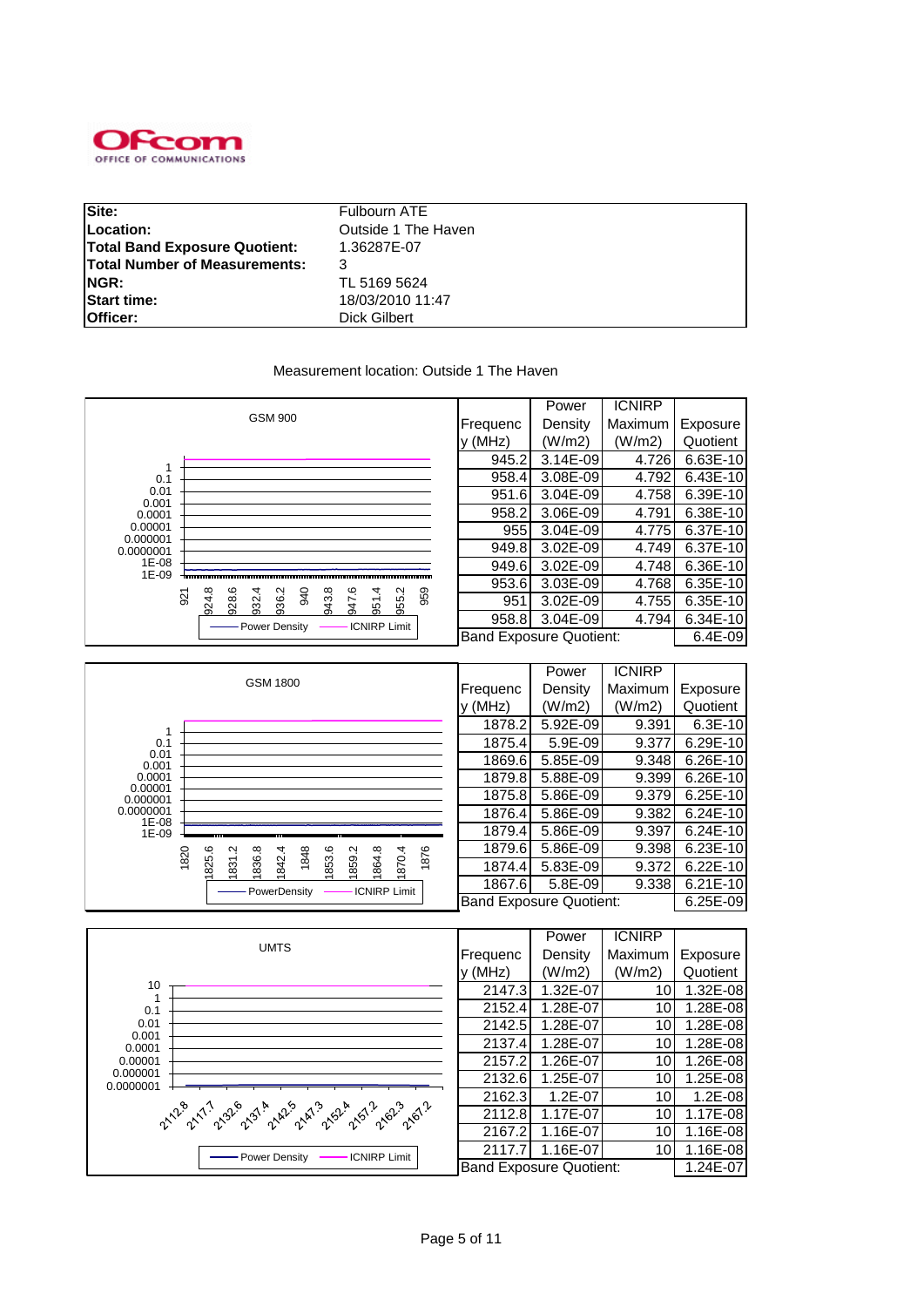

| Site:                                | Fulbourn ATE           |
|--------------------------------------|------------------------|
| Location:                            | Outside 35 Pierce Lane |
| <b>Total Band Exposure Quotient:</b> | 1.42642E-07            |
| <b>Total Number of Measurements:</b> |                        |
| NGR:                                 | TL 5154 5638           |
| <b>Start time:</b>                   | 18/03/2010 11:59       |
| Officer:                             | Dick Gilbert           |

#### Measurement location: Outside 35 Pierce Lane



|                     |                                                                           |          | Power                   | <b>ICNIRP</b> |            |
|---------------------|---------------------------------------------------------------------------|----------|-------------------------|---------------|------------|
|                     | GSM 1800                                                                  | Frequenc | Density                 | Maximum       | Exposure   |
|                     |                                                                           | y (MHz)  | (W/m2)                  | (W/m2)        | Quotient   |
|                     |                                                                           | 1877.4   | 6.22E-09                | 9.387         | 6.63E-10   |
| 0.1                 |                                                                           | 1879.4   | 6.17E-09                | 9.397         | 6.56E-10   |
| 0.01<br>0.001       |                                                                           | 1876.6   | 6.15E-09                | 9.383         | 6.55E-10   |
| 0.0001              |                                                                           | 1868.8   | 6.11E-09                | 9.344         | 6.54E-10   |
| 0.00001<br>0.000001 |                                                                           | 1838.8   | 6E-09                   | 9.194         | 6.53E-10   |
| 0.0000001<br>1E-08  |                                                                           | 1875.4   | 6.11E-09                | 9.377         | 6.52E-10   |
| 1E-09               |                                                                           | 1870.4   | 6.09E-09                | 9.352         | $6.51E-10$ |
|                     | 1876<br>1820<br>Ņ<br>1848                                                 | 1820.2   | 5.92E-09                | 9.101         | 6.51E-10   |
|                     | 825.6<br>1836.8<br>1853.6<br>1859.2<br>1870.4<br>1842.4<br>1864.8<br>1831 | 1878.2   | 6.11E-09                | 9.391         | 6.5E-10    |
|                     | <b>ICNIRP Limit</b><br>- PowerDensity                                     | 1878.4   | 6.11E-09                | 9.392         | 6.5E-10    |
|                     |                                                                           |          | Band Exposure Quotient: |               | 6.53E-09   |

|                                                                                                                                                   |                                | Power    | <b>ICNIRP</b> |              |
|---------------------------------------------------------------------------------------------------------------------------------------------------|--------------------------------|----------|---------------|--------------|
| <b>UMTS</b>                                                                                                                                       | Frequenc                       | Density  | Maximum       | Exposure     |
|                                                                                                                                                   | y (MHz)                        | (W/m2)   | (W/m2)        | Quotient     |
| 10                                                                                                                                                | 2147.3                         | 1.37E-07 | 10            | 1.37E-08     |
| 0.1                                                                                                                                               | 2142.5                         | 1.36E-07 | 10            | 1.36E-08     |
| 0.01                                                                                                                                              | 2152.4                         | 1.34E-07 | 10            | 1.34E-08     |
| 0.001<br>0.0001<br>0.00001<br>0.000001<br>0.0000001<br>21.28 21.1 230 231 242 243 259 259 269 269 261 2<br><b>ICNIRP Limit</b><br>- Power Density | 2137.4                         | 1.32E-07 | 10            | 1.32E-08     |
|                                                                                                                                                   | 2157.2                         | 1.32E-07 | 10            | 1.32E-08     |
|                                                                                                                                                   | 2132.6                         | 1.3E-07  | 10            | 1.3E-08      |
|                                                                                                                                                   | 2162.3                         | 1.27E-07 | 10            | 1.27E-08     |
|                                                                                                                                                   | 2117.7                         | 1.23E-07 | 10            | 1.23E-08     |
|                                                                                                                                                   | 2167.2                         | 1.22E-07 | 10            | 1.22E-08     |
|                                                                                                                                                   | 2112.8                         | 1.22E-07 | 10            | $1.22E - 08$ |
|                                                                                                                                                   | <b>Band Exposure Quotient:</b> |          |               | 1.29E-07     |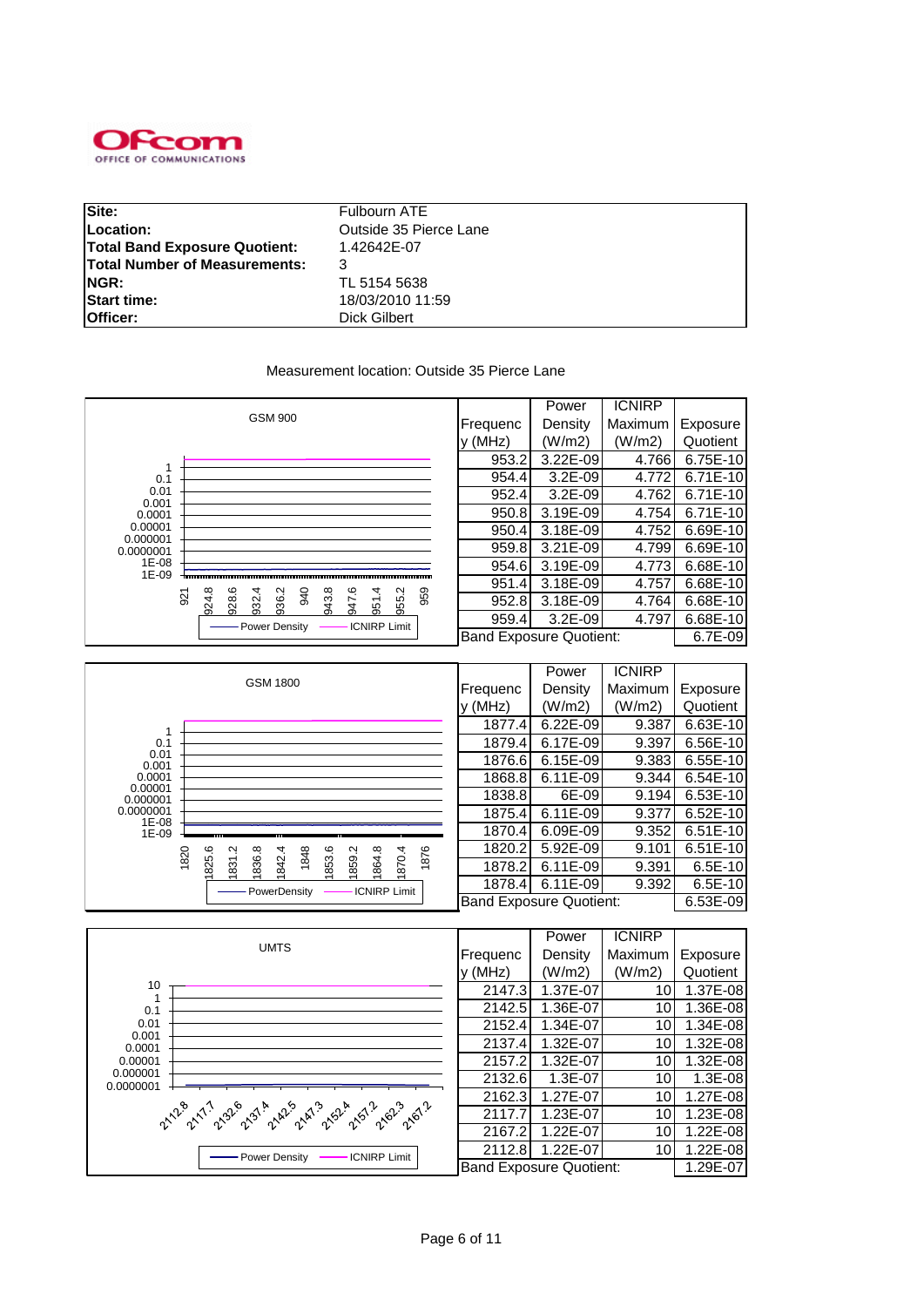

| Site:                                | Fulbourn ATE            |
|--------------------------------------|-------------------------|
| Location:                            | Next to 6 Greater Foxes |
| <b>Total Band Exposure Quotient:</b> | 1.4882E-07              |
| <b>Total Number of Measurements:</b> |                         |
| NGR:                                 | TL 5183 5639            |
| <b>Start time:</b>                   | 18/03/2010 12:12        |
| Officer:                             | Dick Gilbert            |

#### Measurement location: Next to 6 Greater Foxes

|                     |                                                                                |                                | Power    | <b>ICNIRP</b> |          |
|---------------------|--------------------------------------------------------------------------------|--------------------------------|----------|---------------|----------|
|                     | <b>GSM 900</b>                                                                 | Frequenc                       | Density  | Maximum       | Exposure |
|                     |                                                                                | $y$ (MHz)                      | (W/m2)   | (W/m2)        | Quotient |
|                     |                                                                                | 945.2                          | 3.38E-09 | 4.726         | 7.16E-10 |
| 0.1                 |                                                                                | 957.8                          | 3.37E-09 | 4.789         | 7.05E-10 |
| 0.01<br>0.001       |                                                                                | 951.4                          | 3.35E-09 | 4.757         | 7.03E-10 |
| 0.0001              |                                                                                | 956.6                          | 3.36E-09 | 4.783         | 7.03E-10 |
| 0.00001<br>0.000001 |                                                                                | 950.4                          | 3.33E-09 | 4.752         | 7.01E-10 |
| 0.0000001           |                                                                                | 955.8                          | 3.35E-09 | 4.779         | 7E-10    |
| 1E-08<br>1E-09      |                                                                                | 957.2                          | 3.35E-09 | 4.786         | 7E-10    |
|                     | ဖ<br>4.                                                                        | 951                            | 3.32E-09 | 4.755         | 6.98E-10 |
| 921                 | 940<br>943.8<br>959<br>928.6<br>936.2<br>955.2<br>924.8<br>932.4<br>951<br>547 | 948.2                          | 3.31E-09 | 4.741         | 6.98E-10 |
|                     | <b>ICNIRP Limit</b><br>Power Density                                           | 958.2                          | 3.34E-09 | 4.791         | 6.97E-10 |
|                     |                                                                                | <b>Band Exposure Quotient:</b> |          |               | 7.02E-09 |

|                     |                                                                            |           | Power                          | <b>ICNIRP</b> |            |
|---------------------|----------------------------------------------------------------------------|-----------|--------------------------------|---------------|------------|
|                     | GSM 1800                                                                   | Frequenc  | Density                        | Maximum       | Exposure   |
|                     |                                                                            | $y$ (MHz) | (W/m2)                         | (W/m2)        | Quotient   |
|                     |                                                                            | 1875      | 6.44E-09                       | 9.375         | 6.87E-10   |
| 0.1                 |                                                                            | 1875.8    | 6.43E-09                       | 9.379         | 6.86E-10   |
| 0.01<br>0.001       |                                                                            | 1868.8    | $6.4E-09$                      | 9.344         | $6.85E-10$ |
| 0.0001              |                                                                            | 1878.2    | 6.43E-09                       | 9.391         | 6.85E-10   |
| 0.00001<br>0.000001 |                                                                            | 1868.2    | 6.37E-09                       | 9.341         | $6.82E-10$ |
| 0.0000001<br>1E-08  |                                                                            | 1877      | $6.4E-09$                      | 9.385         | $6.82E-10$ |
| 1E-09               |                                                                            | 1880      | 6.4E-09                        | 9.4           | $6.81E-10$ |
|                     | 1876<br>1820<br>Ņ<br>1848                                                  | 1879.4    | 6.4E-09                        | 9.397         | $6.81E-10$ |
|                     | 825.6<br>1836.8<br>1853.6<br>1859.2<br>1842.4<br>1864.8<br>1870.4<br>1831. | 1879.6    | 6.38E-09                       | 9.398         | 6.79E-10   |
|                     | - PowerDensity<br><b>ICNIRP Limit</b>                                      | 1821.2    | 6.17E-09                       | 9.106         | 6.77E-10   |
|                     |                                                                            |           | <b>Band Exposure Quotient:</b> |               | 6.83E-09   |

|                                                     |          | Power                          | <b>ICNIRP</b>   |          |
|-----------------------------------------------------|----------|--------------------------------|-----------------|----------|
| <b>UMTS</b>                                         | Frequenc | Density                        | Maximum         | Exposure |
|                                                     | y (MHz)  | (W/m2)                         | (W/m2)          | Quotient |
| 10                                                  | 2147.3   | 1.44E-07                       | 101             | 1.44E-08 |
| 0.1                                                 | 2152.4   | 1.43E-07                       | 10              | 1.43E-08 |
| 0.01                                                | 2142.5   | 1.41E-07                       | 10              | 1.41E-08 |
| 0.001<br>0.0001                                     | 2157.2   | 1.37E-07                       | 10 <sup>1</sup> | 1.37E-08 |
| 0.00001                                             | 2137.4   | 1.37E-07                       | 10              | 1.37E-08 |
| 0.000001<br>0.0000001                               | 2132.6   | 1.36E-07                       | 10              | 1.36E-08 |
|                                                     | 2162.3   | 1.32E-07                       | 10 <sub>l</sub> | 1.32E-08 |
| 21.2° 21.1° 23° 23' 24' 24' 24' 26' 26' 26' 26' 26' | 2117.7   | 1.29E-07                       | 10              | 1.29E-08 |
|                                                     | 2167.2   | 1.25E-07                       | 10              | 1.25E-08 |
| <b>ICNIRP Limit</b><br>- Power Density              | 2112.8   | 1.25E-07                       | 10              | 1.25E-08 |
|                                                     |          | <b>Band Exposure Quotient:</b> |                 | 1.35E-07 |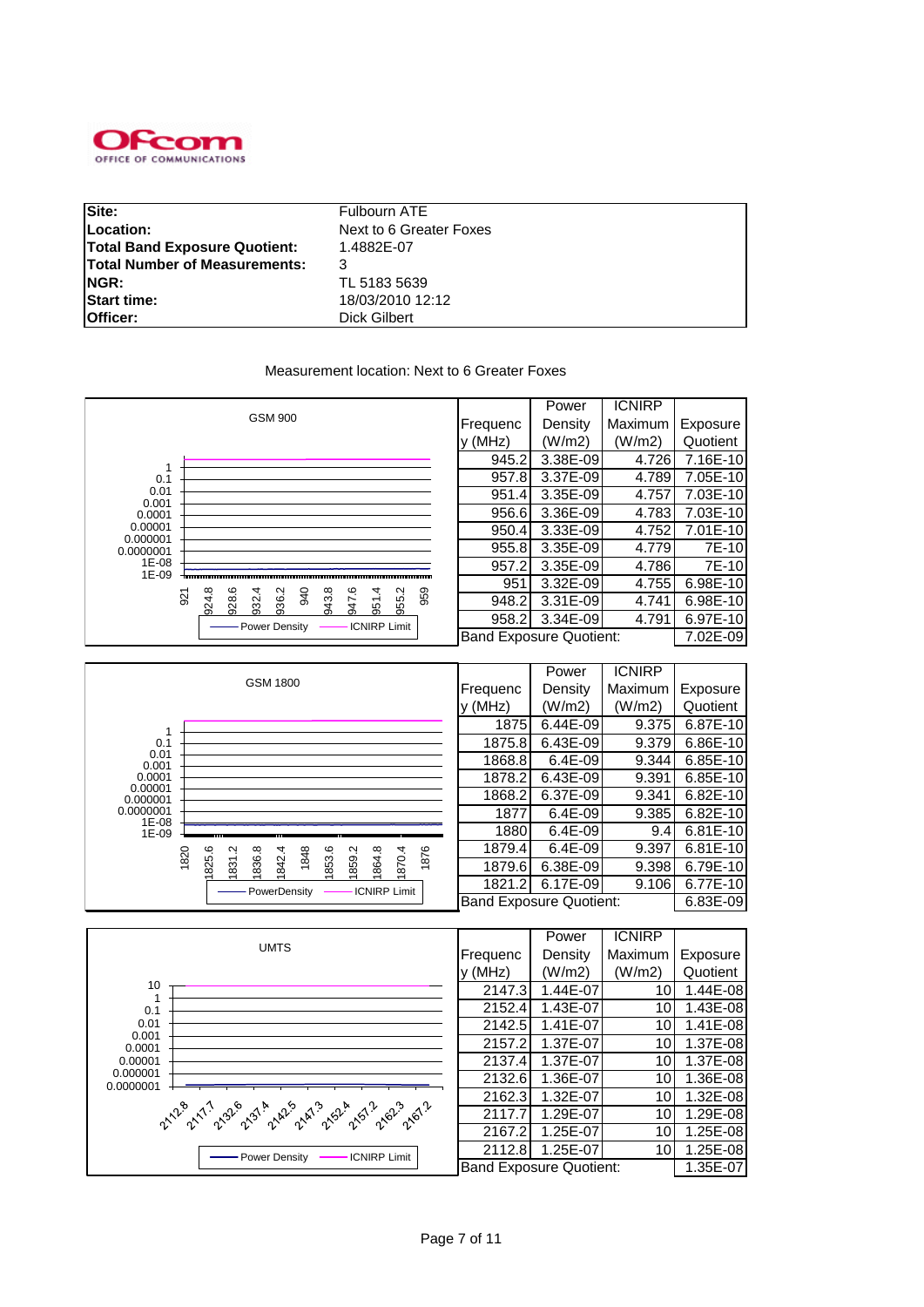

| Site:                                | Fulbourn ATE                         |
|--------------------------------------|--------------------------------------|
| Location:                            | Corner of Stansfield Gdns & Cow Lane |
| <b>Total Band Exposure Quotient:</b> | 1.5378E-07                           |
| <b>Total Number of Measurements:</b> |                                      |
| <b>INGR:</b>                         | TL 5174 5652                         |
| <b>Start time:</b>                   | 18/03/2010 12:24                     |
| Officer:                             | Dick Gilbert                         |

Measurement location: Corner of Stansfield Gdns & Cow Lane

|                     |                                                                                       |          | Power                          | <b>ICNIRP</b> |           |
|---------------------|---------------------------------------------------------------------------------------|----------|--------------------------------|---------------|-----------|
|                     | <b>GSM 900</b>                                                                        | Frequenc | Density                        | Maximum       | Exposure  |
|                     |                                                                                       | v (MHz)  | (W/m2)                         | (W/m2)        | Quotient  |
|                     |                                                                                       | 954.6    | 3.47E-09                       | 4.773         | 7.27E-10  |
| 0.1                 |                                                                                       | 951.2    | 3.45E-09                       | 4.756         | 7.25E-10  |
| 0.01<br>0.001       |                                                                                       | 951      | 3.44E-09                       | 4.755         | 7.24E-10  |
| 0.0001              |                                                                                       | 952      | 3.44E-09                       | 4.76          | 7.22E-10  |
| 0.00001<br>0.000001 |                                                                                       | 952.4    | 3.44E-09                       | 4.762         | 7.22E-10  |
| 0.0000001           |                                                                                       | 950      | 3.43E-09                       | 4.75          | 7.22E-10  |
| 1E-08               |                                                                                       | 951.4    | 3.43E-09                       | 4.757         | 7.22E-10  |
| 1E-09               | ِهِ<br>4                                                                              | 956.4    | 3.45E-09                       | 4.782         | 7.22E-10  |
|                     | 924.8<br>959<br>928.6<br>936.2<br>940<br>943.8<br>955.2<br>932.4<br>921<br>547<br>951 | 952.8    | 3.43E-09                       | 4.764         | $7.2E-10$ |
|                     | <b>ICNIRP Limit</b><br>Power Density                                                  | 955.8    | 3.44E-09                       | 4.779         | $7.2E-10$ |
|                     |                                                                                       |          | <b>Band Exposure Quotient:</b> |               | 7.22E-09  |

|                     |                                                                            |                                | Power    | <b>ICNIRP</b> |          |
|---------------------|----------------------------------------------------------------------------|--------------------------------|----------|---------------|----------|
|                     | <b>GSM 1800</b>                                                            | Frequenc                       | Density  | Maximum       | Exposure |
|                     |                                                                            | (MHz)                          | (W/m2)   | (W/m2)        | Quotient |
|                     |                                                                            | 1880                           | 6.65E-09 | 9.4           | 7.07E-10 |
| 0.1                 |                                                                            | 1878.6                         | 6.63E-09 | 9.393         | 7.06E-10 |
| 0.01<br>0.001       |                                                                            | 1874                           | 6.6E-09  | 9.37          | 7.05E-10 |
| 0.0001              |                                                                            | 1870                           | 6.59E-09 | 9.35          | 7.04E-10 |
| 0.00001<br>0.000001 |                                                                            | 1873                           | 6.58E-09 | 9.365         | 7.03E-10 |
| 0.0000001<br>1E-08  |                                                                            | 1877.8                         | 6.59E-09 | 9.389         | 7.02E-10 |
| 1E-09               |                                                                            | 1879.8                         | 6.6E-09  | 9.399         | 7.02E-10 |
|                     | 1876<br>1820<br>Ņ<br>1848                                                  | 1821                           | 6.39E-09 | 9.105         | 7.02E-10 |
|                     | 825.6<br>1836.8<br>1853.6<br>1859.2<br>1864.8<br>1870.4<br>1842.4<br>1831. | 1877                           | 6.58E-09 | 9.385         | 7.01E-10 |
|                     | <b>ICNIRP Limit</b><br>- PowerDensity                                      | 1867.2                         | 6.52E-09 | 9.336         | 6.99E-10 |
|                     |                                                                            | <b>Band Exposure Quotient:</b> |          |               | 7.03E-09 |

|                                               |                                | Power       | <b>ICNIRP</b> |           |
|-----------------------------------------------|--------------------------------|-------------|---------------|-----------|
| <b>UMTS</b>                                   | Frequenc                       | Density     | Maximum       | Exposure  |
|                                               | y (MHz)                        | (W/m2)      | (W/m2)        | Quotient  |
| 10                                            | 2147.3                         | 1.49E-07    | 10            | 1.49E-08  |
| 0.1                                           | 2152.4                         | 1.46E-07    | 10            | 1.46E-08  |
| 0.01<br>0.001                                 | 2142.5                         | 1.45E-07    | 10            | 1.45E-08  |
| 0.0001                                        | 2137.4                         | 1.43E-07    | 10            | 1.43E-08  |
| 0.00001                                       | 2157.2                         | 1.42E-07    | 10            | 1.42E-08  |
| 0.000001<br>0.0000001                         | 2132.6                         | $1.4E - 07$ | 10            | 1.4E-08   |
|                                               | 2162.3                         | 1.37E-07    | 10            | 1.37E-08  |
| 21.28 21.1 230 231 242 243 252 3.51 262 261 2 | 2117.7                         | 1.33E-07    | 10            | 1.33E-08  |
|                                               | 2167.2                         | 1.32E-07    | 10            | 1.32E-08  |
| <b>ICNIRP Limit</b><br>- Power Density        | 2112.8                         | 1.3E-07     | 10            | $1.3E-08$ |
|                                               | <b>Band Exposure Quotient:</b> |             |               | $1.4E-07$ |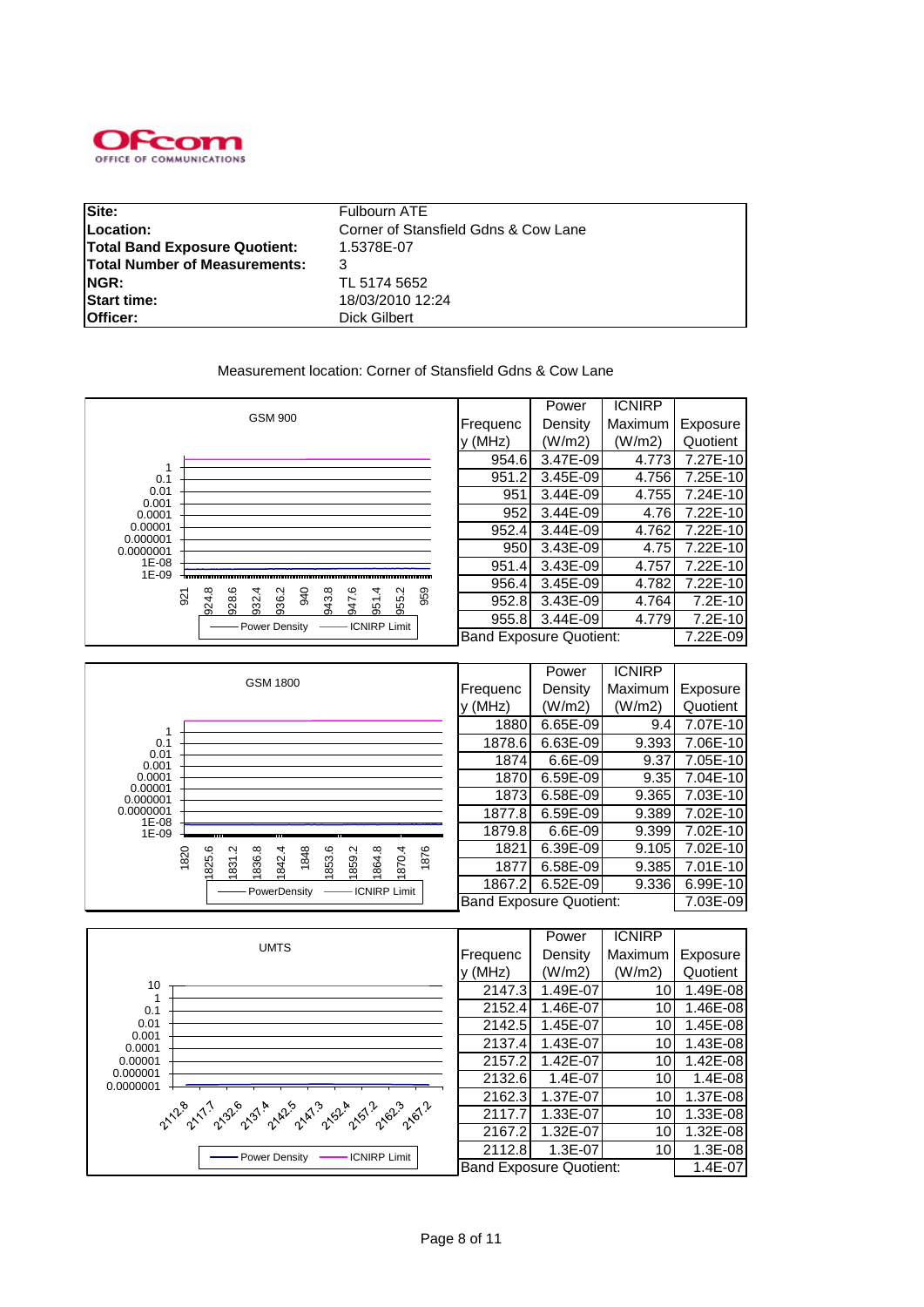

| Site:                                | Fulbourn ATE                  |
|--------------------------------------|-------------------------------|
| Location:                            | Home Close Care Home Cow Lane |
| <b>Total Band Exposure Quotient:</b> | 1.57806E-07                   |
| <b>Total Number of Measurements:</b> |                               |
| <b>NGR:</b>                          | TL 5146 5647                  |
| <b>Start time:</b>                   | 18/03/2010 12:35              |
| Officer:                             | Dick Gilbert                  |

#### Measurement location: Home Close Care Home Cow Lane

|                     |     |       |       |       |                |     |       | Power | <b>ICNIRP</b> |                     |          |                                |          |         |           |
|---------------------|-----|-------|-------|-------|----------------|-----|-------|-------|---------------|---------------------|----------|--------------------------------|----------|---------|-----------|
|                     |     |       |       |       | <b>GSM 900</b> |     |       |       |               |                     |          | Frequenc                       | Density  | Maximum | Exposure  |
|                     |     |       |       |       |                |     |       |       |               |                     |          | $y$ (MHz)                      | (W/m2)   | (W/m2)  | Quotient  |
|                     |     |       |       |       |                |     |       |       |               |                     |          | 945.2                          | 3.79E-09 | 4.726   | 8.02E-10  |
| 0.1                 |     |       |       |       |                |     |       |       |               |                     |          | 955.2                          | 3.58E-09 | 4.776   | 7.5E-10   |
| 0.01<br>0.001       |     |       |       |       |                |     |       |       |               |                     |          | 958.4                          | 3.58E-09 | 4.792   | 7.48E-10  |
| 0.0001              |     |       |       |       |                |     |       |       |               |                     |          | 952.2                          | 3.54E-09 | 4.761   | 7.44E-10  |
| 0.00001<br>0.000001 |     |       |       |       |                |     |       |       |               |                     |          | 951                            | 3.53E-09 | 4.755   | 7.42E-10  |
| 0.0000001           |     |       |       |       |                |     |       |       |               | 951.4               | 3.53E-09 | 4.757                          | 7.41E-10 |         |           |
| 1E-08               |     |       |       |       |                |     |       |       |               |                     |          | 947.6                          | 3.51E-09 | 4.738   | $7.4E-10$ |
| 1E-09               |     |       |       |       |                |     |       | ဖ     | 4             |                     |          | 940.8                          | 3.48E-09 | 4.704   | $7.4E-10$ |
|                     | 921 | 924.8 | 928.6 | 932.4 | 936.2          | 940 | 943.8 | 247   | 951           | 955.2               | 959      | 951.6                          | 3.52E-09 | 4.758   | 7.4E-10   |
|                     |     |       |       |       | Power Density  |     |       |       |               | <b>ICNIRP Limit</b> |          | 949                            | 3.51E-09 | 4.745   | 7.4E-10   |
|                     |     |       |       |       |                |     |       |       |               |                     |          | <b>Band Exposure Quotient:</b> |          |         | 7.49E-09  |

|                     |                                                                                   |          | Power                          | <b>ICNIRP</b> |           |
|---------------------|-----------------------------------------------------------------------------------|----------|--------------------------------|---------------|-----------|
|                     | <b>GSM 1800</b>                                                                   | Frequenc | Density                        | Maximum       | Exposure  |
|                     |                                                                                   | V(MHz)   | (W/m2)                         | (W/m2)        | Quotient  |
|                     |                                                                                   | 1848.8   | 6.7E-09                        | 9.244         | 7.24E-10  |
| 0.1                 |                                                                                   | 1871     | 6.77E-09                       | 9.355         | 7.24E-10  |
| 0.01<br>0.001       |                                                                                   | 1862.4   | 6.74E-09                       | 9.312         | 7.23E-10  |
| 0.0001              |                                                                                   | 1879.2   | $6.8E-09$                      | 9.396         | 7.23E-10  |
| 0.00001<br>0.000001 |                                                                                   | 1869.4   | 6.73E-09                       | 9.347         | $7.2E-10$ |
| 0.0000001<br>1E-08  |                                                                                   | 1877.2   | 6.74E-09                       | 9.386         | 7.19E-10  |
| 1E-09               |                                                                                   | 1872.8   | 6.73E-09                       | 9.364         | 7.18E-10  |
|                     | 1876<br>1848<br>1820<br>Ņ                                                         | 1874.6   | 6.73E-09                       | 9.373         | 7.18E-10  |
|                     | 825.6<br>836.8<br>853.6<br>1859.2<br>1870.4<br>842.4<br>1864.8<br>$\overline{31}$ | 1878     | 6.74E-09                       | 9.39          | 7.18E-10  |
|                     | <b>ICNIRP Limit</b><br>- PowerDensity                                             | 1827     | 6.56E-09                       | 9.135         | 7.18E-10  |
|                     |                                                                                   |          | <b>Band Exposure Quotient:</b> |               | 7.2E-09   |

|                                                                                                               |                                | Power    | <b>ICNIRP</b>   |          |
|---------------------------------------------------------------------------------------------------------------|--------------------------------|----------|-----------------|----------|
| <b>UMTS</b>                                                                                                   | Frequenc                       | Density  | Maximum         | Exposure |
|                                                                                                               | y (MHz)                        | (W/m2)   | (W/m2)          | Quotient |
| 10                                                                                                            | 2147.3                         | 1.52E-07 | 101             | 1.52E-08 |
| 0.1                                                                                                           | 2152.4                         | 1.51E-07 | 10              | 1.51E-08 |
| 0.01<br>0.001                                                                                                 | 2142.5                         | 1.5E-07  | 10 <sub>l</sub> | 1.5E-08  |
| 0.0001                                                                                                        | 2137.4                         | 1.46E-07 | 10 <sup>1</sup> | 1.46E-08 |
| 0.00001                                                                                                       | 2157.2                         | 1.45E-07 | 10              | 1.45E-08 |
| 0.000001<br>0.0000001                                                                                         | 2132.6                         | 1.42E-07 | 10 <sub>1</sub> | 1.42E-08 |
|                                                                                                               | 2162.3                         | 1.39E-07 | 10              | 1.39E-08 |
| 21.28 -17 -1.32 -1.31 -1.42 -1.52 -1.53 -1.53 -1.56 -1.61 -1.56 -1.56 -1.56 -1.56 -1.56 -1.56 -1.56 -1.56 -1. | 2117.7                         | 1.36E-07 | 10              | 1.36E-08 |
|                                                                                                               | 2167.2                         | 1.35E-07 | 10              | 1.35E-08 |
| <b>ICNIRP Limit</b><br>- Power Density                                                                        | 2112.8                         | 1.33E-07 | 10 <sup>1</sup> | 1.33E-08 |
|                                                                                                               | <b>Band Exposure Quotient:</b> |          |                 | 1.43E-07 |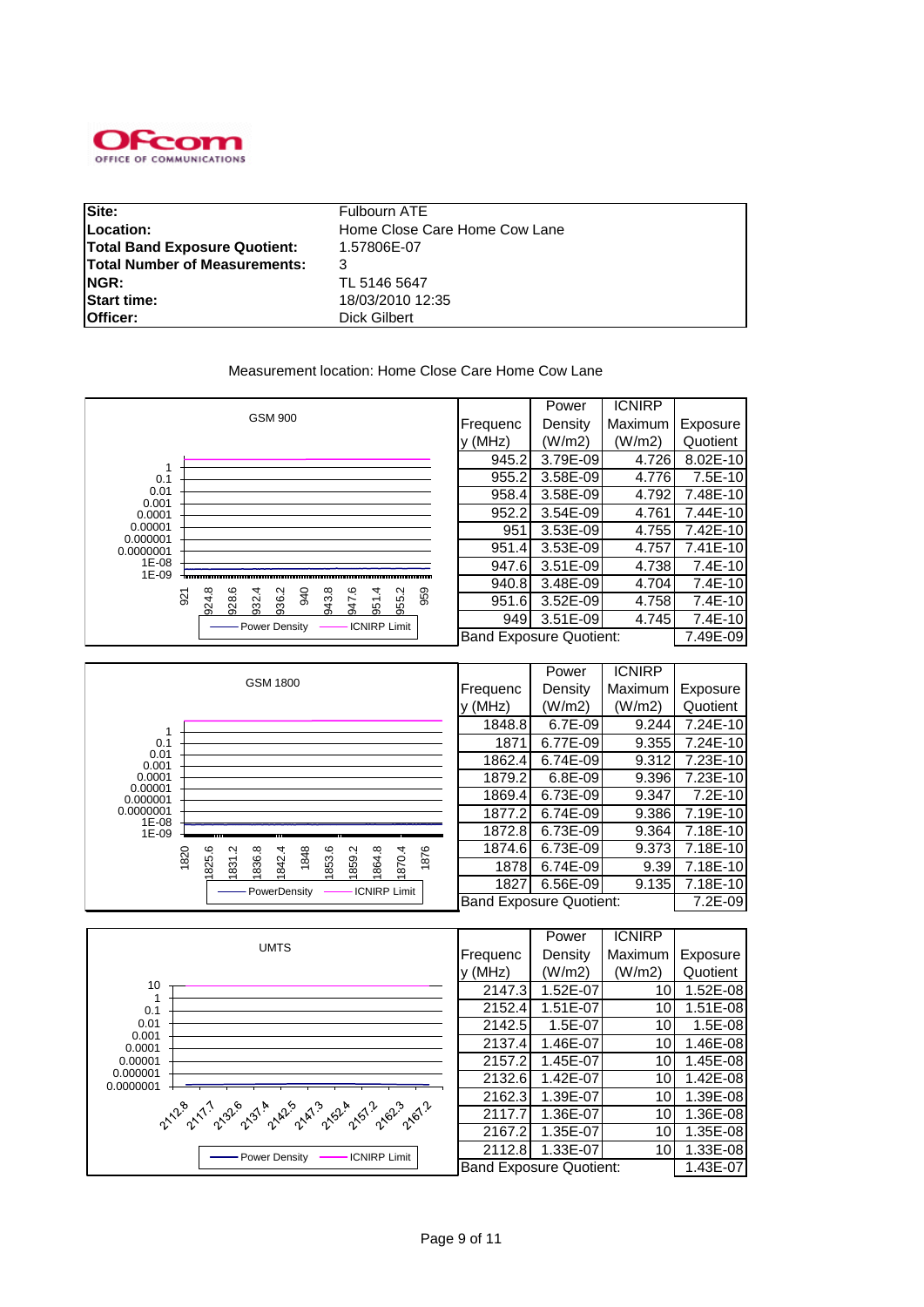

# **EM Exposure Background**

All radio waves are electromagnetic waves ("EM"), which are composed of electric and magnetic fields. These waves are referred to as "non-ionising radiation" as distinct from the ionising radiation produced by radioactive sources. We are all regularly exposed to EM radiation from a variety of sources.

Exposure to EM waves is measured in terms of the electric and magnetic field strengths, which are produced by a transmitter at locations, which could be accessed by the public. The electric field strength, E, is measured in volts per meter [V.m-1]. The power that could be absorbed by an object at a given location is proportional to the area of the object multiplied by the square of the electric field strength.

In this report, the Exposure Quotient ("EQ") is calculated to express the ratio of the measured power density levels (expressed in W/m2) to the ICNIRP Reference power density levels (derived from the Reference field strength levels). The EQ is then summed over all the frequencies in each of the surveyed bands to yield the band exposure quotient as shown in the Survey Results section of this document. A band EQ of 1 (unity) means that the ICNIRP Reference level has been reached at the surveyed frequency band.